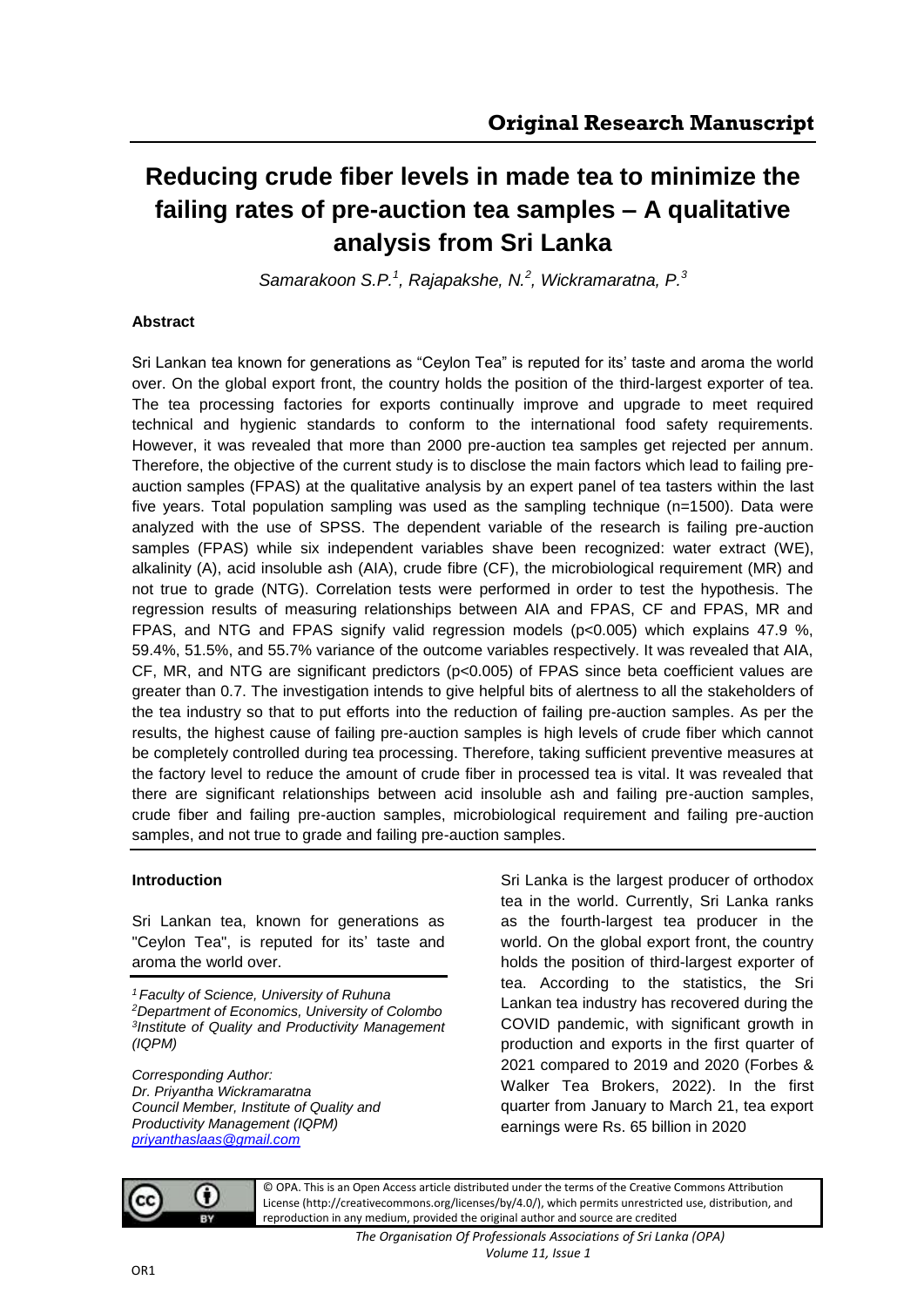(Forbes & Walker Tea Brokers, 2022). It also increased by 49 billion rupees, from 49 billion rupees in the first quarter. Cumulative production in the first quarter has been 74 million kilograms; an increase of 20 million. The price of FOB tea in the first quarter has been Rs. 939/= per kg, an increase of 13%. The price of FOB has been Rs. 867/kg in 2020 and Rs. 823/kg in 2019 (Forbes & Walker Tea Brokers, 2022). Sri Lankan tea depends mostly on the Commonwealth of Independent States, Russian Federation and Middle Eastern countries' markets. About 70 percent of the bulk tea is exported to these markets (Ranaweera, 2007; Hilal, 2020).

As a mandatory requirement, tea samples are tested weekly by the Tea Tasting Division of the Sri Lanka Tea Board prior to each public tea auction. This ensures the quality and safety of the tea, which is tested by a well-trained tea testing panel. These tests enable all stakeholders in the tea industry to enjoy a safe and secure cup of "Ceylon Tea" tea in accordance with the standards. Skilled tea tasters determine the quality of teas by testing the given pre-auction tea samples.

The export-oriented tea processing factories continually improve and upgrade to meet the required technical and hygienic standards to conform to the international food safety requirements. However, it was revealed that more than 2000 pre-auction tea samples are rejected per annum. I.e., 1,200,350 kg of tea are held without being auctioned. Of these failures, only upgradable teas are sent to factories for reprocessing, but the factory owners incur an additional cost to make the tea suitable. The failure of many samples is an economic loss.

Therefore, the objective of the current study is to disclose the main factors that led to failing pre-auction samples (FPAS) in the qualitative analysis by an expert panel of tea tasters within the last five years. Specifications for approving pre-auction samples are based on the ISO 3720 standard (International Organization for Standardization, 2011) and Sri Lanka Tea Board directives for minimum quality standards (Sri Lanka Tea Board, 2011).

Water extract  $\geq$  32 %, alkalinity 1.0% - max. 3.0%, acid insoluble ash  $\leq$  1.0%, and crude fiber  $\leq$  16.5% are considered in checking compliance with the ISO 3720 standard. In addition, the microbiological requirement is considered as per the Sri Lanka Tea Board directives, whereas true to grade is another factor considered in the pre-auction sample approval process.

## **Objectives of the Study**

The objective of the study was to disclose the main factors which lead to failing pre-auction samples (FPAS) by the expert panel of tea tasters at the Tea Auction, Sri Lanka.

# **Methodology**

The attempt of the current study is hypothesis testing, which is the track of building up a comprehensive theoretical framework for the study. Hypotheses were inferred and subjected to tests to check their acceptance or rejection. In view of that, it is intended to identify the relationships between each specification tested and failing preauction samples (FPAS). This investigation focused on the correlation analysis as it makes sense of whether there are relationships between each specification tested and failing pre-auction samples (FPAS). As the research is based on secondary data, in a non-contrived setting, quantitative in nature, and correlational, there was minimum interference. The study particularly analyzed the factors which affect failing pre-auction samples (FPAS). Simple random sampling was used as the sampling technique. The data required for the study was obtained by the Sri Lanka Tea Board. The study area is Sri Lanka. The data were analyzed with the use of SPSS. The dependent variable of the research is failing pre-auction samples (FPAS), while six independent variables have been recognized, namely, water extract (WE), alkalinity (A), acid insoluble ash (AIA), crude fiber (CF), the microbiological requirement (MR), and not true to grade (NTG).

The alternative hypothesis driven were  $H_1$  there is a relationship between water extract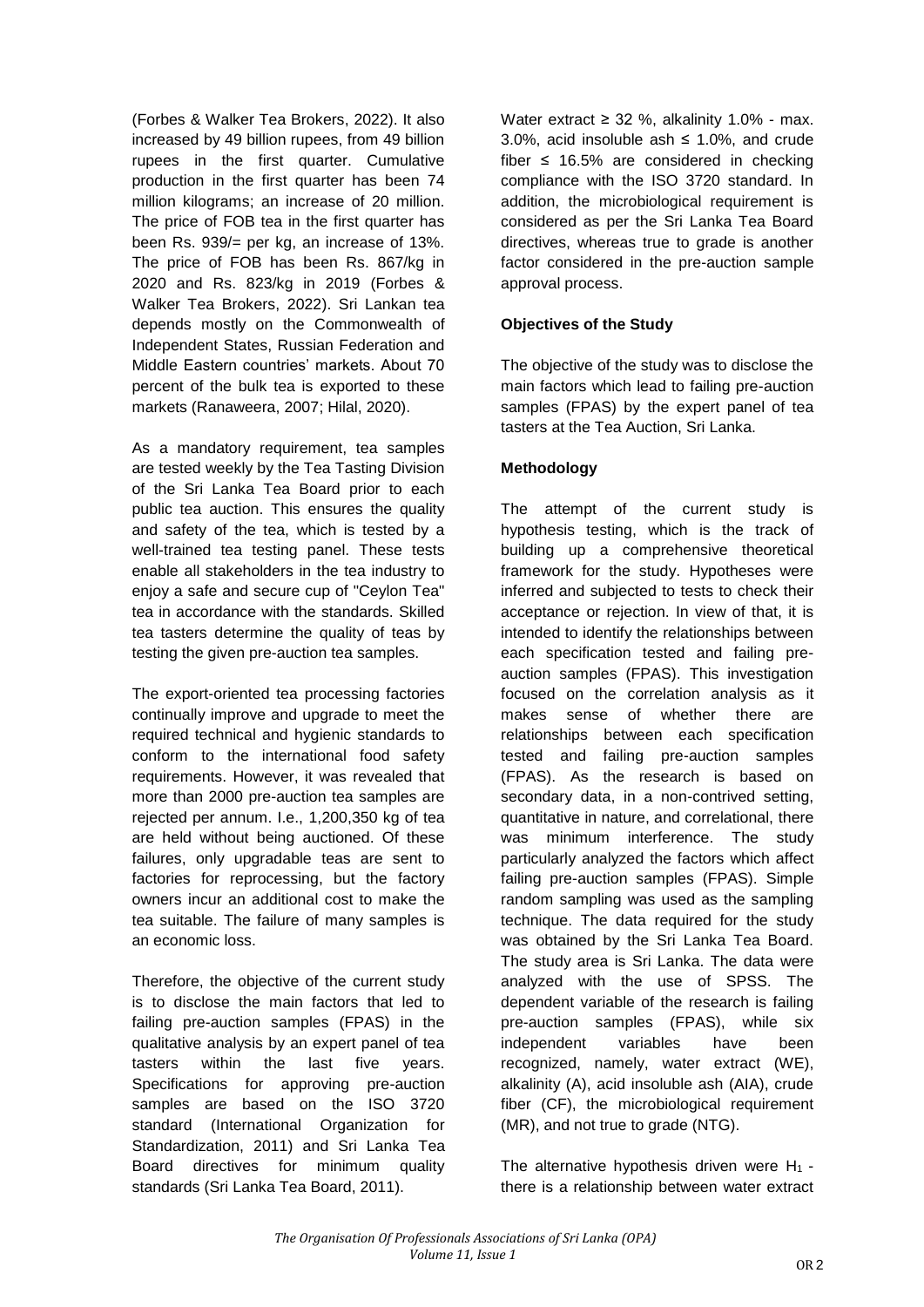(WE) and failing pre-auction samples (FPAS),  $H_2$  - there is a relationship between alkalinity (A) and failing pre-auction samples  $(FPAS)$ ,  $H_3$  - there is a relationship between acid insoluble ash (AIA) and failing preauction samples (FPAS),  $H_4$  - there is a relationship between crude fiber (CF) and failing pre-auction samples (FPAS),  $H_5$  - there is a relationship between microbiological requirements (MR) and failing pre-auction samples (FPAS), and  $H_6$  -there is a relationship between not true to grade (NTG) and failing pre-auction samples (FPAS)

# **Results**

The P values of the Shapiro-Wilk test are 0.487, 0.114, 0.319, 0.689, 0.444, 0.229, and 0.102 for the seven main constructs, indicating a higher value than 0.05. The calculated Z values of skewness and kurtosis values also confirm that the figures are in the standard range. All the KMO estimations are greater than 0.50. In addition, the BTS is significant at 0.001 (i.e., p<0.001). Henceforth, it is affirmed that the convergent validity is met. To check the reliability, Cronbach's coefficient alpha values were obtained, whereas all the values were greater than 0.7, which suggests that the scale is internally reliable. The mean values obtained were  $42.4700$  (SD = 0.34563),  $3.9565$  (SD = 0.23571), 0.1304 (SD =  $0.47421$ ,  $4.3478$  (SD = 0.60963), 26.3043  $(SD = 0.77342)$ , 4.6956  $(SD = 0.41630)$ , and 4.5652 (SD =  $0.45421$ ) for failing pre-auction samples (FPAS), water extract (WE), alkalinity (A), acid insoluble ash (AIA), crude fibre (CF), microbiological requirement (MR) and not true to grade (NTG) respectively. Correlation tests were performed in order to test the above-mentioned hypothesis, and it was revealed that there are significant relationships between AIA and FPAS, CF and FPAS, MR and FPAS, and NTG and FPAS.

The correlation coefficient values were 0.722, 0.801, 0.752, and 0.708, respectively, showing which are significant at the 0.01 level. The regression results of measuring relationships between AIA and FPAS, CF and FPAS, MR and FPAS, and NTG and

FPAS signify valid regression models (p<0.005) that explain 47.9%, 59.4%, 51.5%, and 55.7% of the variance of the outcome variables, respectively. It was revealed that AIA, CF, MR, and NTG are significant predictors (p<0.005) of FPAS, and since beta coefficient values are greater than 0.7, it can be concluded that  $H_3$ ,  $H_4$ ,  $H_5$ , and  $H_6$  are supported. I.e., there are significant relationships between AIA and FPAS, CF and FPAS, MR and FPAS, and NTG and FPAS.

# **Discussion**

Sri Lanka has established a reputation as a leading producer of tea in the world. There has been increasing disagreement between performance and reputation for the last few years. Therefore, the export-oriented industry is under increasing threats due to a range of domestic issues and international competition. These domestic issues have seriously affected the Sri Lankan tea industry's productivity and efficiency (Wickramasinghe & Cameron, 2003; Hilal, 2020). The study concentrates on contributing to the knowledge pool of productivity and efficiency of tea, by bringing up the facts which create tea that accords with the applicable standards. Convincingly, the investigation intends to give helpful bits of alertness to all the stakeholders in the tea industry so that they can put efforts into the reduction of failing pre-auction samples. It is important to meet all the stakeholders in the tea industry to improve the tea sector. As per the results, the highest cause of failing preauction samples is high levels of crude fiber, whereas the maximum possible crude fiber content of black tea is 16.5% as per the ISO 3720 standard (International Organization for Standardization, 2011). Although this cannot be completely controlled during tea processing taking sufficient preventive measures at the field level to reduce the amount of crude fiber in processed tea is vital. It is possible to reduce the number of rejected pre-auction tea samples and contribute to increasing the country's GDP if awareness is created among the stakeholders of the tea industry. Increasing the awareness programs among all the